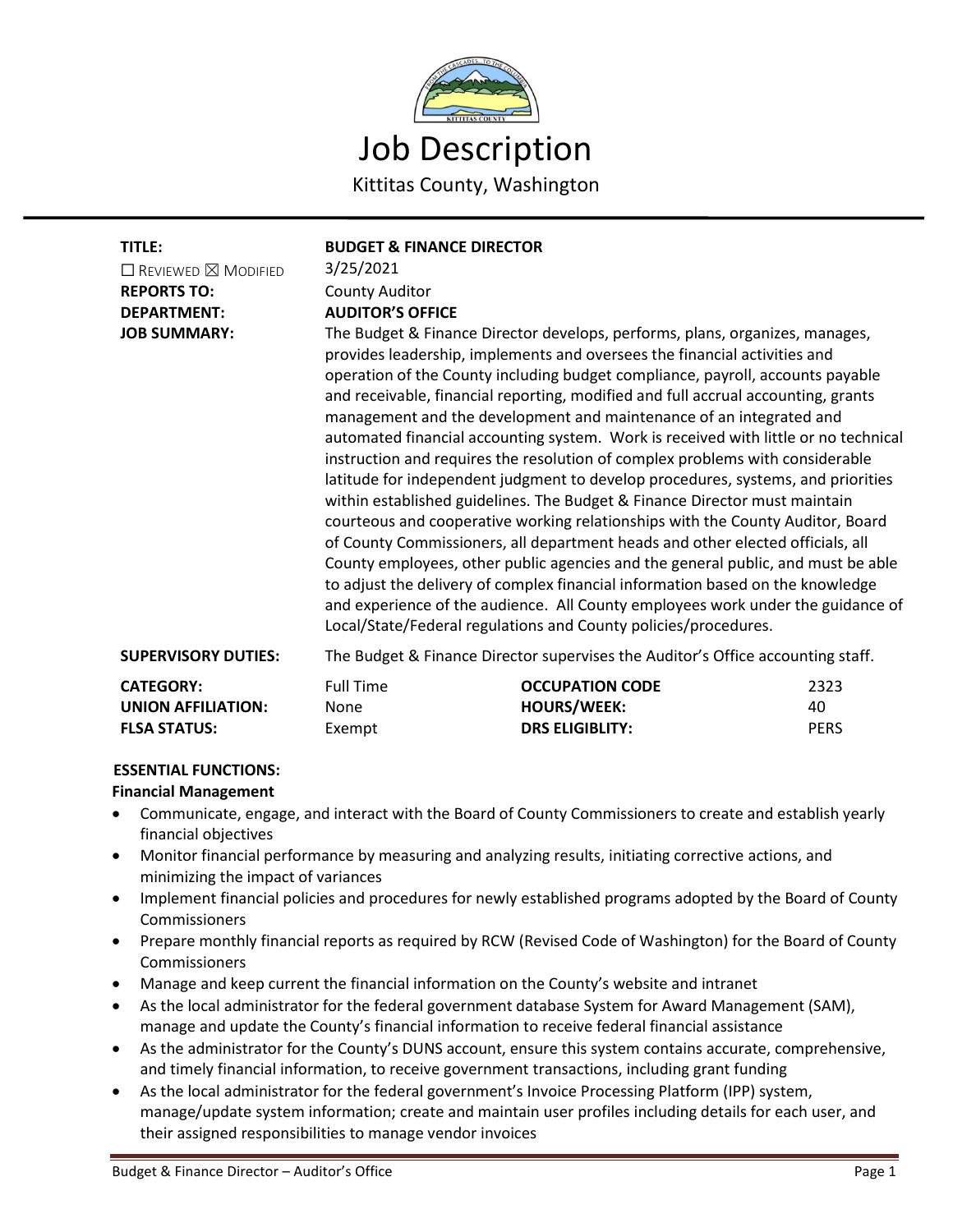- Responsible for the overall administration of the procurement card program; set up accounts and users; review/analyze transactions and reports; serve as the liaison between the bank and the individual county credit card holders; assist with dispute resolution if needed.
- Prepare and discuss the County's financial condition, operating performance, polices and risk management strategies with the Standard and Poor's analysts to ensure the County's credit rating
- Serve as liaison for Grants.gov to manage user profile, run reports, view and retrieve grant applications submitted applications by departments
- Manage purchasing co-op agreements and deliver information to departments on their purchasing options for office supplies, capital purchases and services
- Provide financial data to the County Treasurer and the Treasurer's financial advisor on debt issues
- Prepare documentation and recommend changes to internal policies and procedures as a member of the County's Audit Committee Maintain professional and technical knowledge by keeping current on new regulations, attending educational workshops, reviewing professional publications, establishing/maintaining personal networks, participating in professional associations; apply knowledge to achieving the mission of the Auditor/Finance and the County

# **Budgeting**

- Develop and recommend options for long and short-term budget strategies, policies, and procedures which are in compliance with available and forecasted revenues with the priorities, needs, and goals of the Board of County Commissioners and individual departments in mind
- Provide leadership, direction, and expertise for the County's budget, including management of the budget development process, ensuring proper and timely adoption of the budget, and producing and publishing the budget in accordance with state law
- Compile, analyze, and interpret confidential and sensitive financial data used in the formulation of the budget
- Monitor, evaluate, and analyze budgeted figures as they compare to actual revenues and expenses throughout the year alerting departments and management to potential problem areas
- Provide education and guidance to elected officials, department directors, and program managers to ensure their ability to manage their budget in compliance with state, federal, county and fund source requirements.
- Research, prepare and process documents for County budget amendments, schedule public hearings, and answer questions from members of the public and the media
- Monitor and protect county resources with respect to compliance with county, state, and federal funding requirements
- Establish and maintain the capital budget to evaluate potential major long term, cash-intensive projects

# **Accounting & Auditing**

- Establish and develop internal operating policies/ procedures and accounting/financial policies
- Implement and maintain compliance with all GASB accounting standards applicable to the county's financial records, as well as federal, state and local policies.
- Develop and maintain the County's general ledger system including assets, deferred outflows, liabilities, deferred inflows, revenue, and expenditure accounts
- Reconcile the County's general ledger to the County Treasurer's subsidiary ledger
- Serve as the County's liaison to the State Auditor's Office to oversee the annual financial reporting audit in accordance with Budgeting, Accounting and Reporting System (BARS), Governmental Accounting Standards Board (GASB) and Generally Accepted Accounting Principles (GAAP).
- Review and implement the results of agreements to ensure all contractual obligations are fairly applied and executed by the appropriate accounting system
- Plan, schedule, and review the collection of year-end information from all departments for the year-end closing of the County's financial records
- Coordinate the completion of the Comprehensive Annual Financial Report
- Create and review adjusting journal entries and analyze batches created from various data processing systems that are imported into the financial system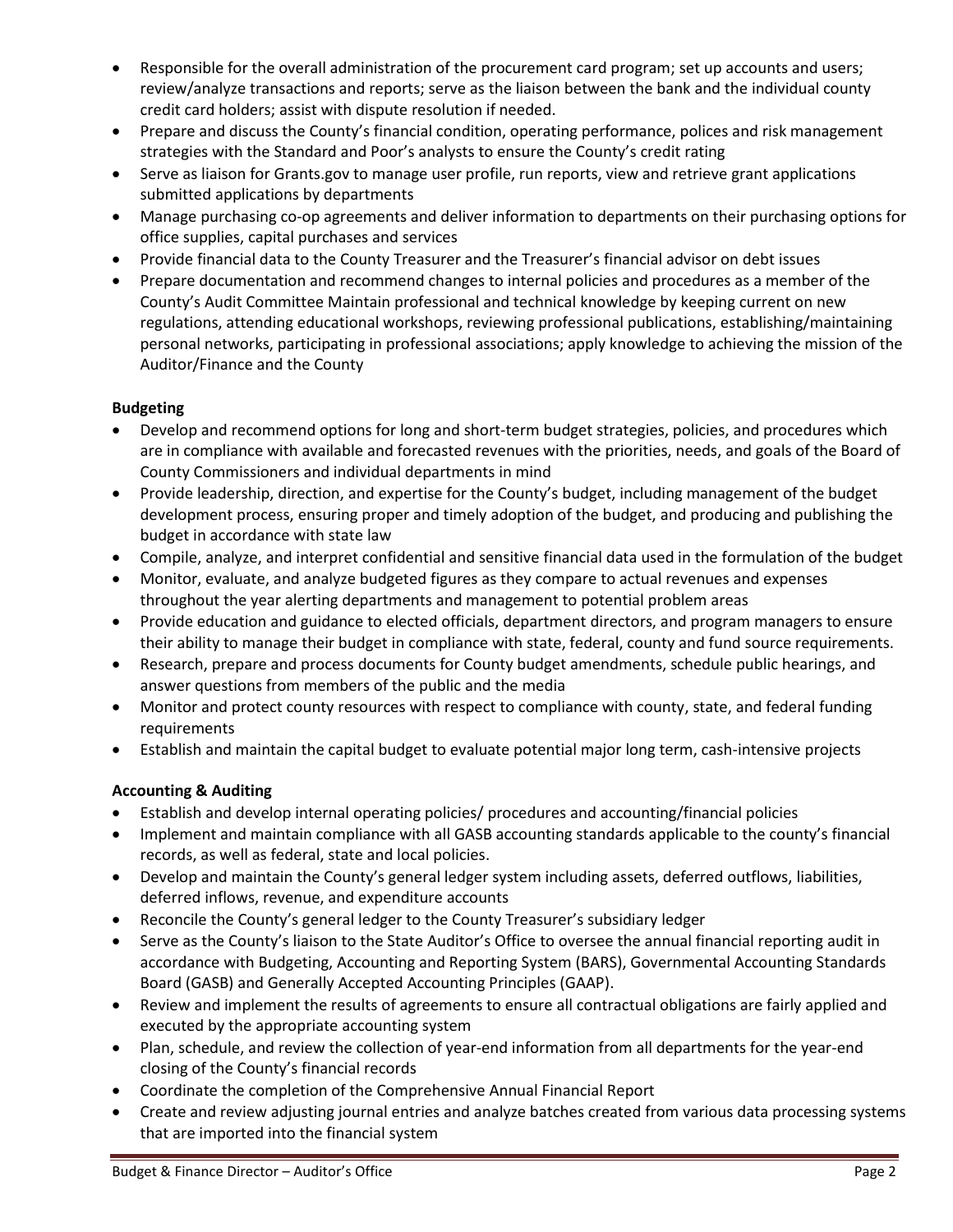- Provide responses and implement changes based on audits from government agencies
- Prepare monthly, quarterly, and annual reports for other governmental agencies
- Perform accounting period closing processes in the accounting software system, analyze reports, make sure system is in balance and system suspense is clear of transactions
- Evaluate and audit the Central Services Cost Allocation plan, verifying allowable costs as prescribed by Office of Management and Budget (OMB) Uniform Guidance, and preparing for County Auditor's certification
- Audit Cost Allocation plans created by other departments and prepare for the County Auditor's certification
- Interpret and implement new legislation and laws that affect all accounting issues, including Payroll, Accounts Payable, General ledger, Grants and Financial Reporting

## **Software Administration**

- Identify, acquire, and implement systems and software to provide critical financial and operational information and to enhance job performance
- Create and maintain the master files for the systems, such as a chart of accounts, which must conform to federal, state, and local requirements
- Responsible for scheduling updates of the integrated and automated financial accounting system, the cloudbased software for reporting, and electronic time and attendance system, , creation and maintenance of user accounts after careful analysis and interpretation of definition and requirements, assignment of privileges, training users, and troubleshooting issues
- Develop, implement, update, and organize financial systems policies and procedures, and maintain online Wiki (shared knowledgebase); provide training for leaders and staff
- •
- Work with IT to create, maintain, and enhance the County's intranet (CAMAS) for accounting applications that are utilized by all departments
- Create and maintain specialized formulas for the uploading and downloading of financial information in all applications
- Ensure all software and applications are maintained in a manner that supports delivery and performance of data that is linked throughout multiple systems and platforms, and ensure compliance with local, state and federal regulations
- Confirm software, application, and service processes and outputs are error free and complete
- Manage change control implications for designed systems and understand the security issues surrounding all applications
- Establish and maintain courteous and professional working relationships with all stakeholders

# **Grants, Contracts and Agreements**

- Design and monitor internal controls and other systems to ensure contract financial requirements are met, expenditures are within budget, and cash flow projections are on target for contracts, grants and agreements
- Secure, prepare, and monitor the development, management and compliance of assigned grants, contracts and agreements, and provide direction to departments regarding the financial terms in all County contracts
- Review and implement requirements contained in County grants, contracts, and agreements
- Provide guidance on assigning project, expenditure, and revenue coding for grants, contracts, and agreements
- Review, analyze, and finalize the Schedule of Expenditures of Federal Awards (SEFA) to ensure compliance with the OMB Uniform Guidance

# **Supervision of Staff**

- Provide leadership and direct supervision of accounting staff and provide leadership and supervision of other Auditor's Office staff as needed
- In coordination with the Auditor and HR, select qualified candidates to carry out the duties of the accounting division, ensure that adequate and timely training and professional development are provided, and issue performance coaching, evaluation, and discipline when needed
- Prioritize, plan and allocate resources to effectively staff and accomplish the work to meet departmental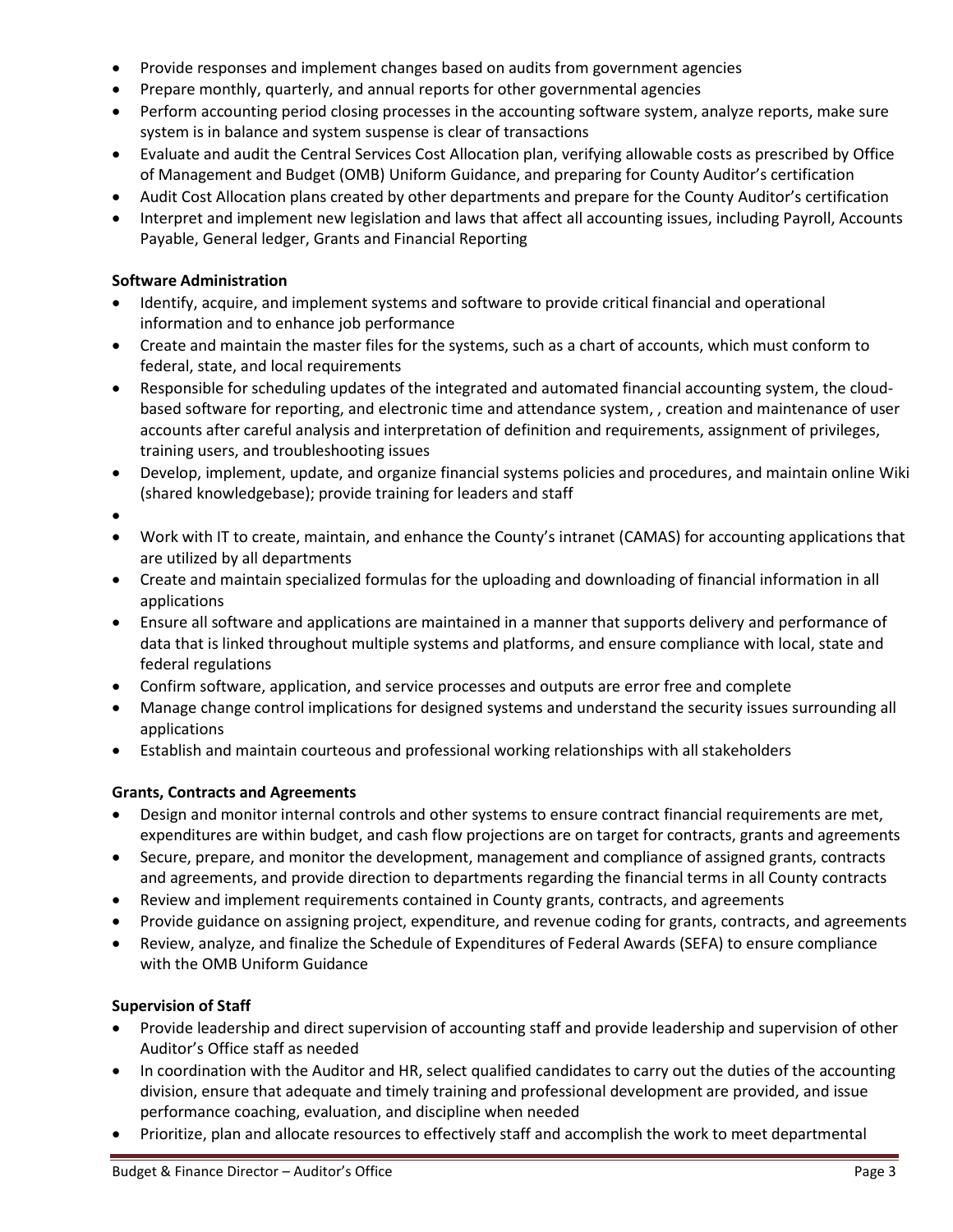productivity and quality goals; to include providing assistance to other departments' financial teams as needed

- Research and educate staff concerning the proper handling of complex transactions
- Provide training and guidance for financial staff in other departments
- Serve as back up for all accounting positions in the office

## **Miscellaneous Duties**

- Administer special projects, perform related duties and responsibilities as assigned by the County Auditor
- Monitor certain funds and request that the Treasurer invest surplus cash
- Deposit funds with County Treasurer as submitted from accounts receivable
- Approve computer purchase requests in accordance with budget authorizations
- Serve as Chairman of the Finance Operations at the Emergency Operations Center for disasters/emergencies
- Approve Personnel Action Forms to ensure positions are authorized by the Board of County Commissioners
- Oversee the records retention of Accounting Division records
- Serve as Public Records Officer for the accounting department
- Participate in the preparation of the County Auditor's office budget
- •

*This job description is a summary of the primary functions and expectations for this position. Additional department-related duties may be assigned as required.*

## **MINIMUM QUALIFICATIONS:**

- High School Diploma or GED equivalent.
- Bachelor's degree in accounting or related field
- Five (5) years of administrative accounting experience in a public agency utilizing fund accounting, and/or in an accounting firm servicing public clients using fund accounting.
- Experience in the above areas may be substituted, year for year, for the education requirement.
- Five (5) or more years of supervisory experience.
- Valid Washington State Driver's License.
- Bondable in the state of Washington.
- A criminal history and background check will be performed on qualified candidates. Convictions may preclude candidates from employment in certain circumstances. Factors such as relativity to the position, age at time of the offense, seriousness and nature of the violation, and rehabilitations will be taken into account.

#### **REQUIRED KNOWLEDGE/SKILLS/ABILITIES**

- Extensive knowledge of:
	- o Management, policies, procedures, and practices as applied to accounting
	- o Budgeting and reporting requirements
- Analyze, evaluate, implement, and summarize complex and technical financial and management records for accuracy and conformance to procedures, rules, and regulations
- Successfully manage high pressure situations and long work hours
- Ensure the preparation of accurate and complete financial statements and reports
- Provide direct supervision of employees; plan, assign, and review work; provide constructive feedback, coaching, evaluation; coordinate with HR to initiate progressive discipline if needed
- Advanced computer knowledge including the use of Microsoft Office programs; extensive experience in the implementation and utilization of computer technology in accounting; proficiency in multiple database environments, query, spreadsheet, and data processing applications for routine accounting procedures; must be able to learn programs specific to the department and/or County quickly
- Comprehensive knowledge of modern office equipment
- Monitor and oversee daily operations and workflow of assigned accounting functions.
- Establish and maintain cooperative working relationships with other departments, county officials, outside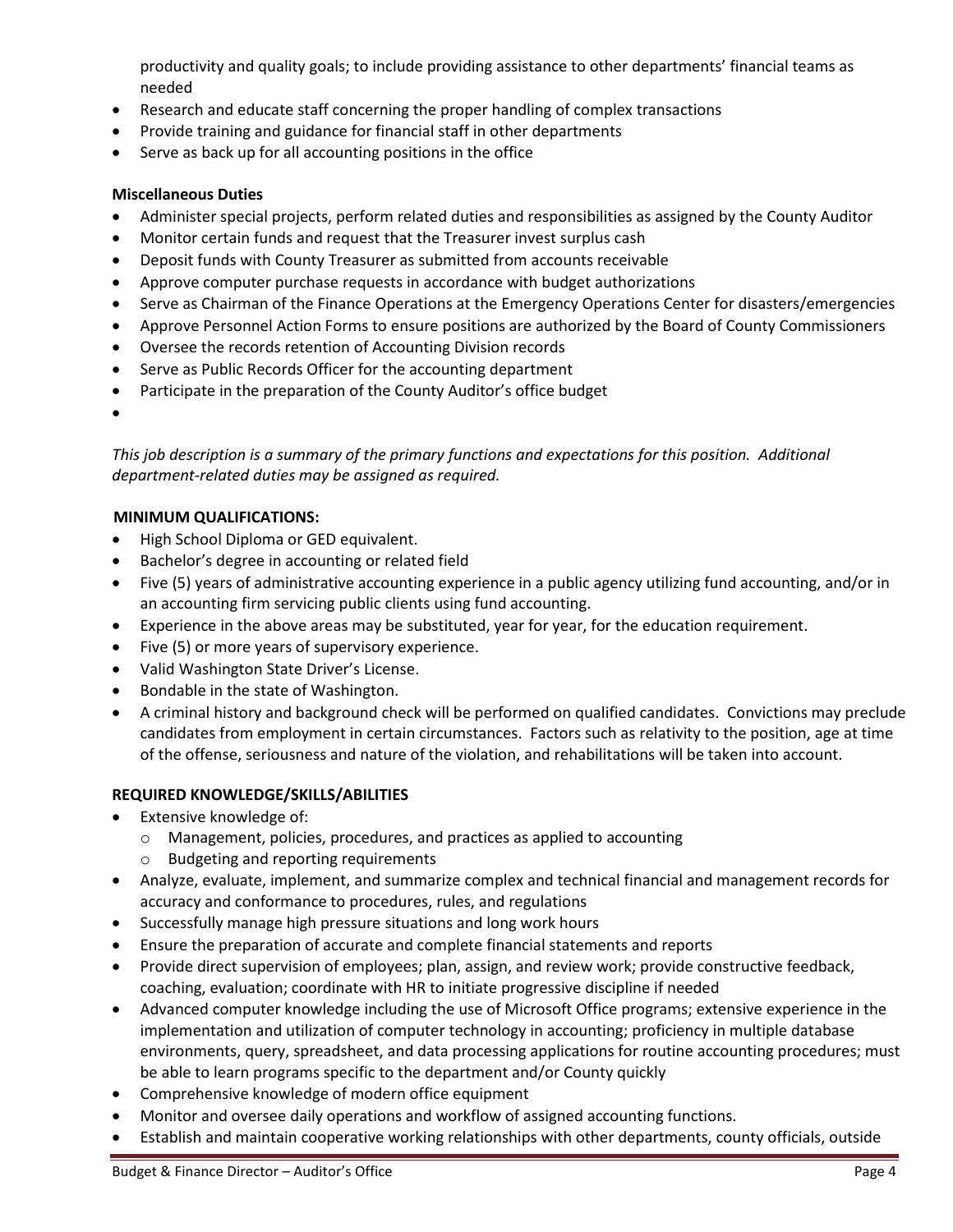agencies and the public

- Create and perform presentations for budget and financial reporting to the public in a format appropriate for the audience
- Interpret and apply federal, state, and local laws, codes, and regulations
- Understand and carry out verbal and/or written instructions
- Maintain confidentiality
- Work independently, think quickly, and follow through on situations requiring further evaluation
- Organize and manage multiple priorities to achieve maximum efficiency and to meet deadlines
- Exercise sound and ethical judgment in the decision-making process, with the ability to think of unique solutions to challenges

## **NECESSARY SPECIAL REQUIREMENTS:**

• Must complete the IS-700 basic training from the Emergency Management Institute within one year (1) of employment.

## **PREFERRED QUALIFICATIONS:**

- Certified Public Accountant (CPA) or Certified Government Finance Manager (CGFM)
- Thorough knowledge of the principles, practices, and methods of accounting as they relate to local government, (GAAP and BARS) including but not limited to:
	- o Fund Accounting
	- o Activity based costing
	- o Managerial accounting, and
	- o Performance measurements
- Understanding of laws, rules and regulations related to accounting and budgeting in government operations.
- Knowledge of Cost Principles including OMB Uniform Guidance

#### **WORKING CONDITIONS:**

Work is primarily performed in an office setting with occasional need to work in outdoor or non-office environments. Office space is limited and requires employees to work in close proximity of each other. The position requires the ability to sit for extended periods of time, stand, walk, ascend/descend stairs or small ladders/stepstools, stoop, kneel, crouch, twist, grasp, and reach with arms and legs. Must have ability to lift, push, pull, or carry up to 25 lbs. and occasionally higher with assistance. Must be able to read printed materials and a computer screen and have sufficient hearing and speech to communicate clearly via telephone and in person. Safety policies and procedures must be adhered to at all times. Must be able to safely operate a motor vehicle in varied weather conditions and levels of daylight. Periodic travel will be required for ongoing training opportunities, and attendance of meetings.

Work is typically scheduled within regular business hours; however, exempt/supervisory positions are expected to work the number of hours required to complete the duties of the position, which may include evenings and weekends. Vacation requests may not be granted during payroll processing dates. Regular attendance, reliability, and punctuality are required. Must adhere to the County *Personal Appearance* policy and office dress code policy.

Reasonable accommodations may be made to enable individuals with disabilities to perform the essential functions.

#### **PREPARED & REVIEWED BY:**

*Must be completed with all revisions of the job description. A copy will be returned to supervisor.*

Supervisor Name & Title **Date of the United States and States and States and States and Date Oate**